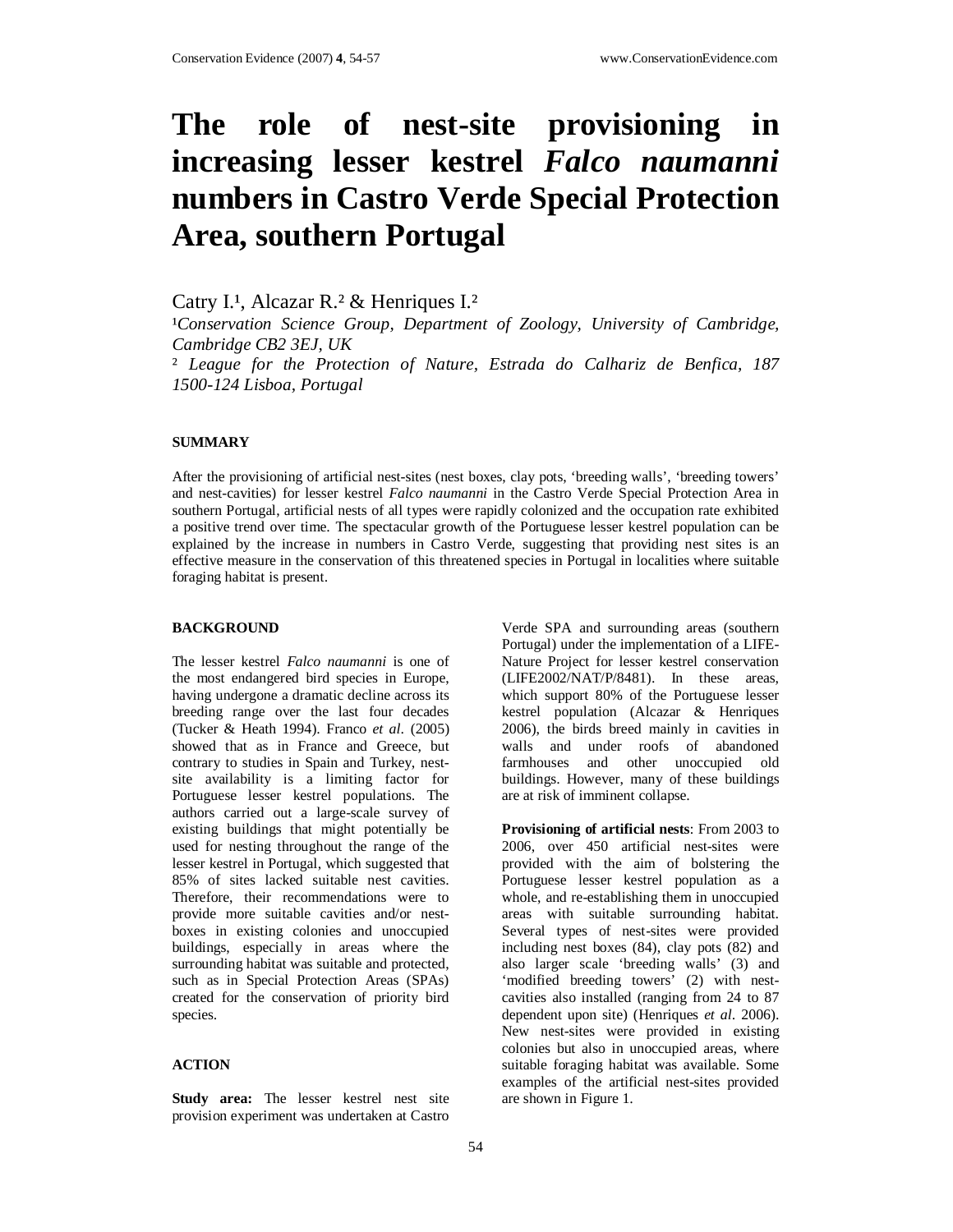

**Figure 1**. A selection of the artificial nest sites provided in Castro Verde SPA for lesser kestrels: a nest tower (top left); a clay pot (top right); a breeding wall (bottom left); and an open nest box, with four lesser kestrel chicks, (bottom right).

**Monitoring**: During each breeding season (2003-2006), the Portuguese lesser kestrel population was monitored and occupation of new nest sites was recorded.

## **CONSEQUENCES**

**Artificial nest occupation:** Each year a higher number of artificial nests were occupied by breeding lesser kestrels (Fig. 2) and the percentage of the Castro Verde population nesting in artificial nest-sites reached 33% in 2006. Furthermore, between 2001 and 2004 the Portuguese lesser kestrel population increased by 60% (from 289 to 461 pairs), becoming stable after that, following the population trend observed in the Castro Verde SPA (Fig. 3).

**Conclusions:** In addition to earlier studies (Franco *et al.* 2005), lack of nesting sites was

again shown to be a limiting factor for lesser kestrel distribution across Portugal. After the provisioning of new nest-sites in the Castro Verde SPA, the artificial nests of all types were rapidly colonized and the occupation rate exhibited a positive trend over time. The spectacular growth of the Portuguese lesser kestrel population can be explained by the increase in numbers in the Castro Verde SPA. This suggests that providing artificial nest sites is an effective measure in the conservation of this threatened species in Portugal in localities where suitable foraging habitat is present.

Natural nests were sometimes abandoned in favour of the ones provided. This suggests that some of the artificial nest sites might be of higher quality than natural nest sites, affording better protection against potential predators and inclement weather, and reducing interspecific competition for previously limited, nest-sites.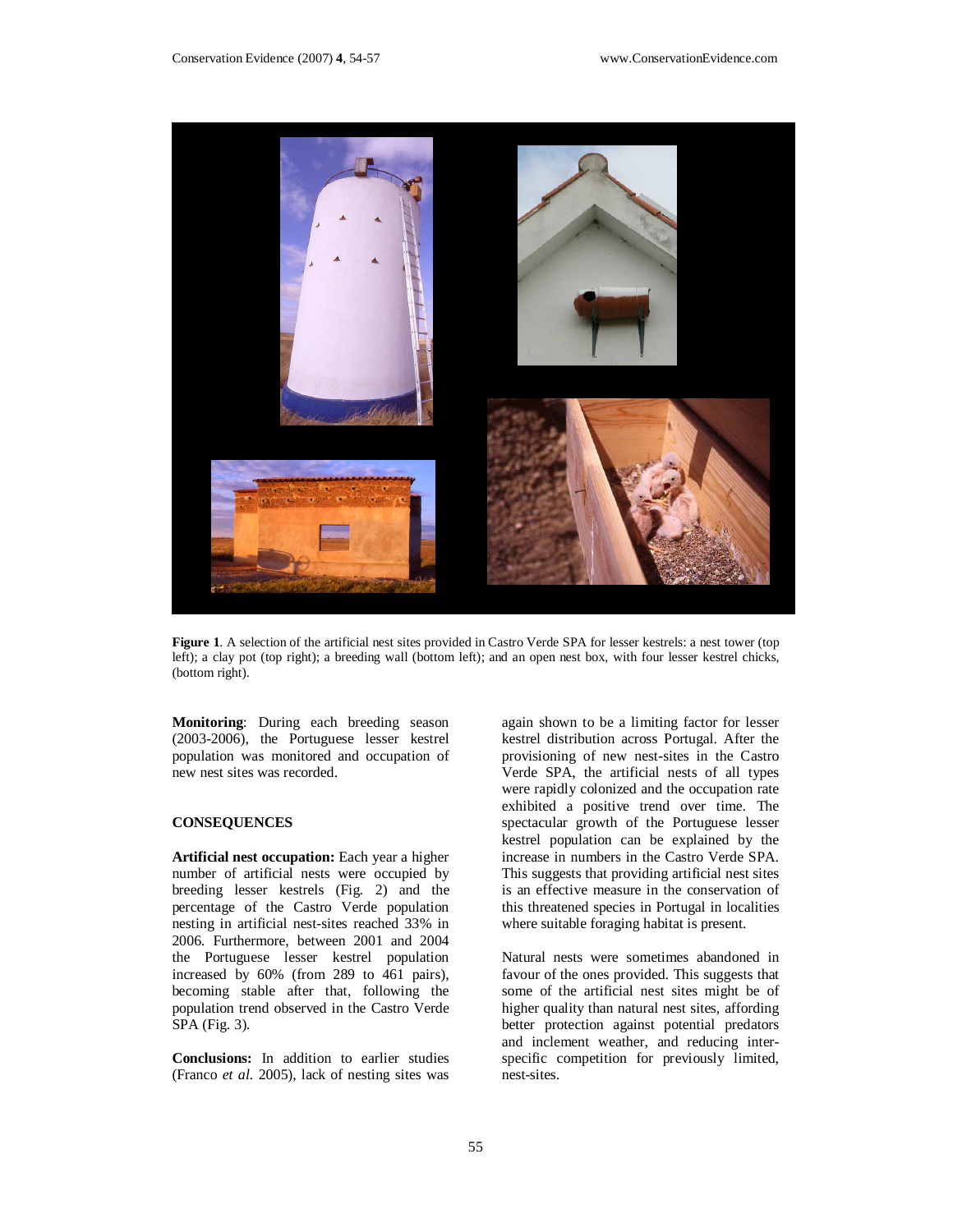

**Figure 2**. Availability and occupation rate of artificial nest sites by lesser kestrels in Castro Verde SPA and adjacent areas during the four year LIFE-Nature Project period, 2003-2006.



**Figure 3**. Demographic growth and number of lesser kestrel pairs using artificial nest sites provided during the LIFE-Nature Project in Castro Verde SPA and adjacent areas, 2001-2006.